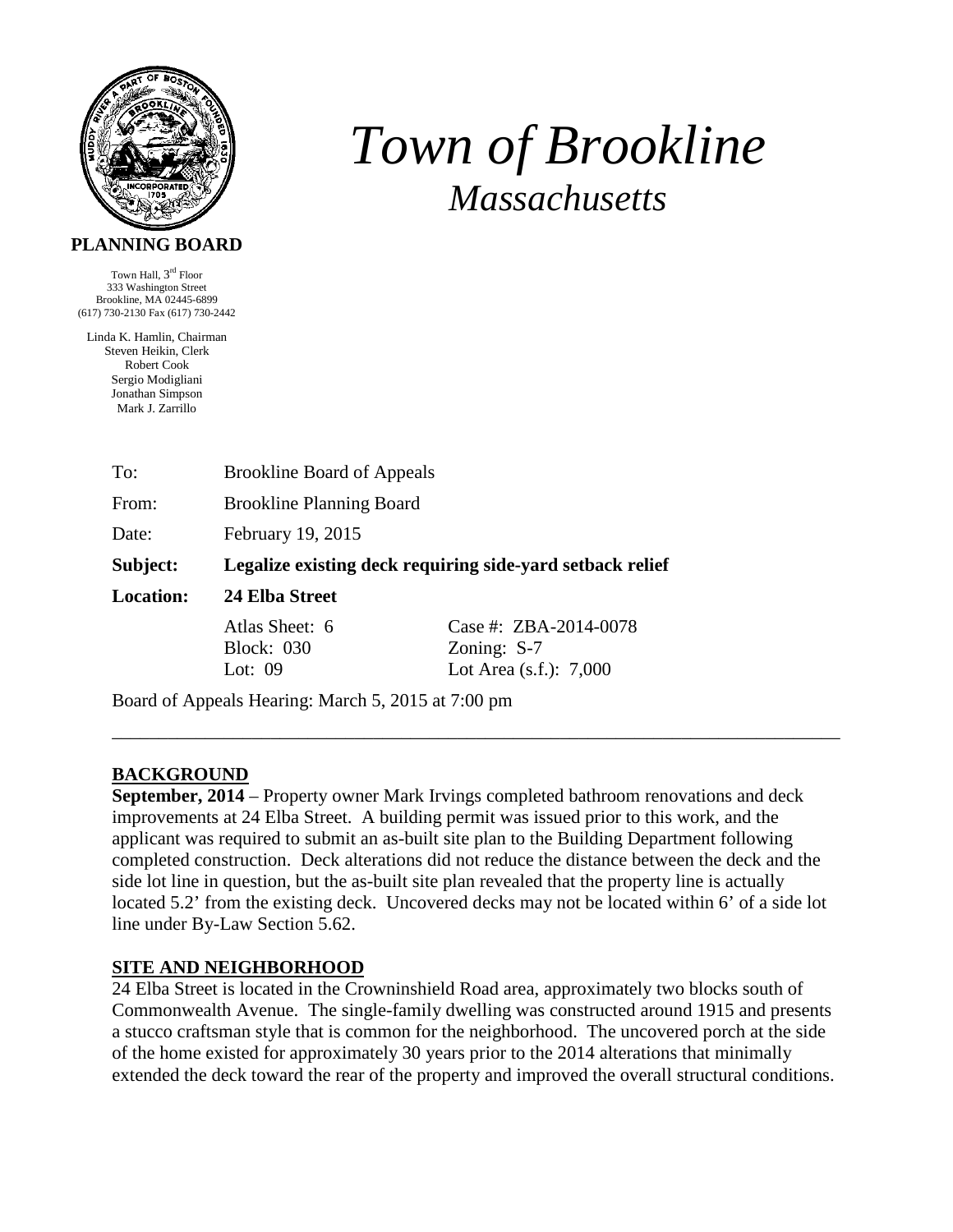#### **Applicant's Proposal**

Applicants, Mark and Susan Irvings, are requesting to legalize the existing deck that is within the required side-yard setback. The deck is approximately 250 square feet and is located 5.2' from the side lot line.

#### **Findings**

**Section 5.43:** Exceptions to Yard and Setback Regulations **Section 5.60:** Side-Yard Requirements

| Dimensional Requirements | <b>Required</b> | <b>Existing</b> | <b>Proposed</b> | <b>Finding</b>   |
|--------------------------|-----------------|-----------------|-----------------|------------------|
| <b>Side-Yard Setback</b> |                 | د ح             | ς つ'            | Special Permit * |
| (Uncovered Porch)        |                 |                 |                 |                  |

*\* Under Section 5.43, the Board of Appeals may waive dimensional requirements in lieu of other dimensions if the applicant provides counterbalancing amenities.* 

# **PLANNING BOARD COMMENTS**

The Planning Board supports this request to legalize the deck at 24 Elba Street. The location of the deck has existed for approximately 30 years and presents minimal visual impact to the abutting property at 50 Cowninshield Road due to existing landscaping features along the property line. The requested relief is minimal  $(9 \frac{1}{2})$ , and the abutting resident has provided a letter in support of this legalization.

# **Therefore, the Planning Board recommends approval of the site plan submitted by Everett M. Brooks Co., dated 10/27/2014, subject to the following conditions:**

- 1. The applicant shall submit final site and landscaping plans, subject to the review and approval of the Assistant Director for Regulatory Planning.
- 2. The applicant shall submit to the Building Commissioner to ensure conformance to the Board of Appeals decision: 1) a final site plan stamped and signed by a registered engineer or land surveyor; 2) evidence that the Board of Appeals decision has been recorded at the Registry of Deeds.